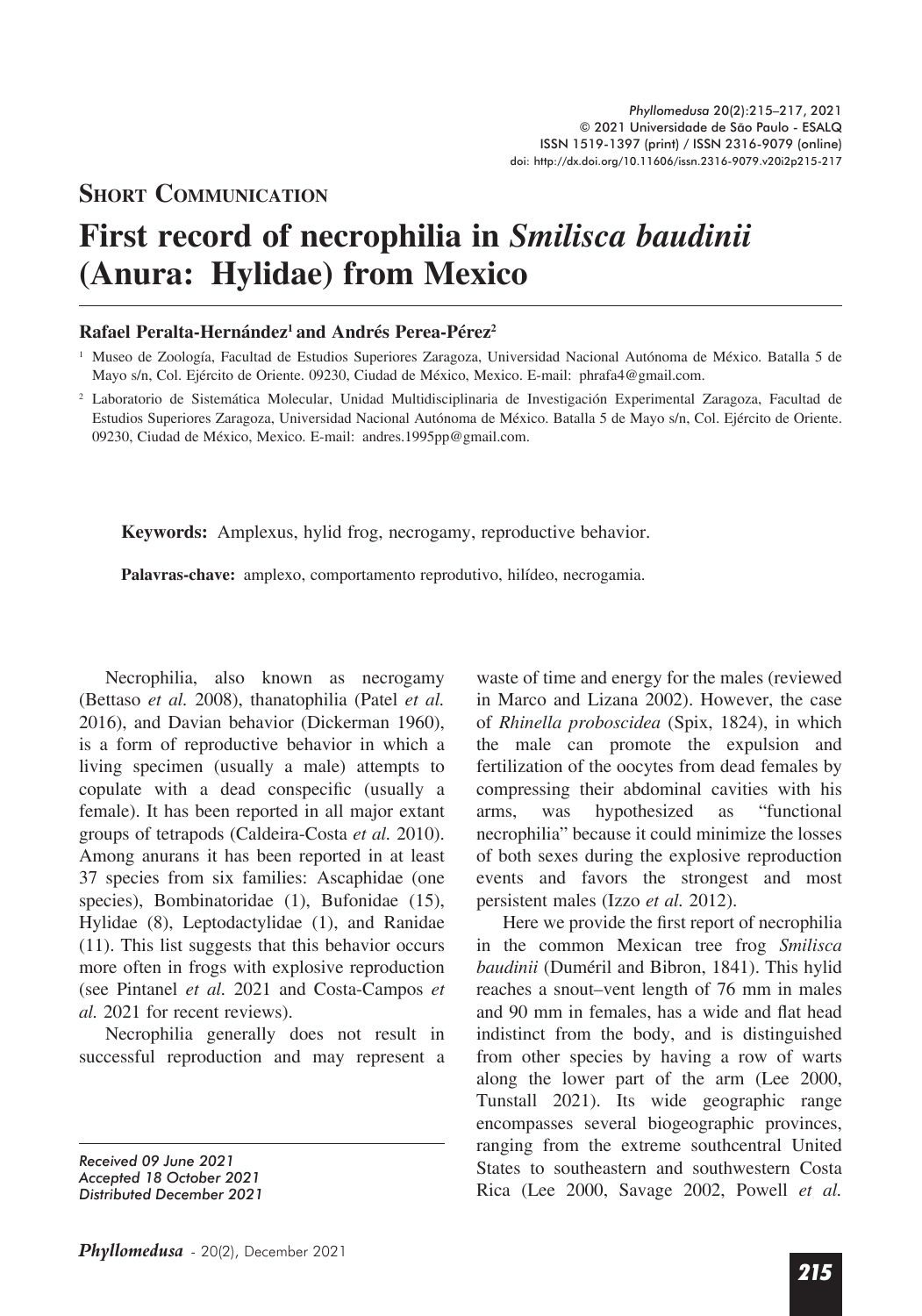2016). *Smilisca baudinii* usually reproduces between the months of June and October (Duellman 1970) in ephemeral ponds following heavy rains (Malone 2004).

On 08 July 2021 at approximately 07:30 h, in a dry forest setting located in Ejido el Tablón, municipality of El Rosario, Sinaloa, Mexico  $(23^{\circ}04'57.84''$  N,  $105^{\circ}59'25.22''$  W; 68 m a.s.l.), we found two males in amplexus with a dead female on the shore of an ephemeral grassy pond (Figure 1). One male was found in axillary amplexus, but directed to the flank of the female; while the other male was found amplexing the female´s hind legs. We also noticed that the female was dead and missing the upper part of its snout (for unknown reasons) and that its abdomen contained abundant oocytes although none were expelled.

Necrophilic behavior has been reported previously in hylids with explosive reproduction (Pintanel *et al.* 2021). Thus, it is not surprising that necrophilia occurs in *Smilisca baudinii,* a species with explosive breeding behavior (Donnelly and Guyer 1994). It is also important to mention that interspecific amplexus involving *S. baudinii* and other species has been previously reported (e.g., Streicher *et al.* 2010, Heyborne *et al.* 2018, Vásquez-Cruz *et al.* 2019). These reports of misdirected amplexus (interspecific and necrophilia) are considered maladaptive (Ayres 2010) and suggests little or no ability to recognize viable potential reproductive partners when reproductive pressure is high (Marco and Lizana 2002).

The absence of egg deposition does not preclude functional necrophilia in *Smilisca baudinii* since we did not continue with the observation until amplexus was completed.In addition, because the males were not found in complete interaxillary amplexus, we believe their positions would have hindered the expulsion of the oocytes.

*Acknowledgments.*—We thank Nefatali Camacho for cataloging the photograph (Figure 1) in the digital collection of Natural History Museum of Los Angeles County.



**Figure 1.** Two male *Smilisca baudinii* in amplexus with a dead conspecific female along the shore of grassy ephemeral pond, Sinaloa, Mexico (LACMPC 2753).

## **References**

- Ayres, C. 2010. *Bufo bufo* (Common toad). Davian behavior. *Herpetological Review 41:* 192–193.
- Bettaso, J., A. Haggarthy, and E. Russel. 2008. *Rana boylii* (Foothill yellow-legged frog). Necrogamy. *Herpetological Review 39:* 462.
- Caldeira-Costa, H., E. Teixeira-da Silva, P. Silva-Campos, M. P. Cunha-Olivera, A. Valle-Nunes, and P. Silva-Santos. 2010. The corpse bride: a case of Davian behavior in the green Ameiva (*Ameiva ameiva*) in southeastern Brazil. *Herpetology Notes 3:* 79–83.
- Costa-Campos, C. E., M. R. Dias-Souza, and A. Fouquet. 2021. Necrophiliac behavior of *Amazophrynella teko* in northern Brazil. *Herpetology Notes 14:* 799–801.
- Dickerman, R. W. 1960. "Davian behavior complex" in ground squirrels. *Journal of Mammalogy 41:* 403.
- Donnelly, M. A. and C. Guyer. 1994. Patterns of reproduction and habitat use in an assemblage of Neotropical hylid frogs. *Oecologia 98:* 291–302.
- Duellman, W. E. 1970. *The Hylid Frogs of Middle America.*  Volume 1. Monograph of the Museum of Natural History, University of Kansas. 753 pp.
- Heyborne, W. H., C. Gardner, and B. A. Kemme. 2018. *Smilisca baudinii* (Mexican treefrog) and *Incilius*  leutkenii (Yellow toad). Interspecific amplexus. *Herpetological Review 49:* 101